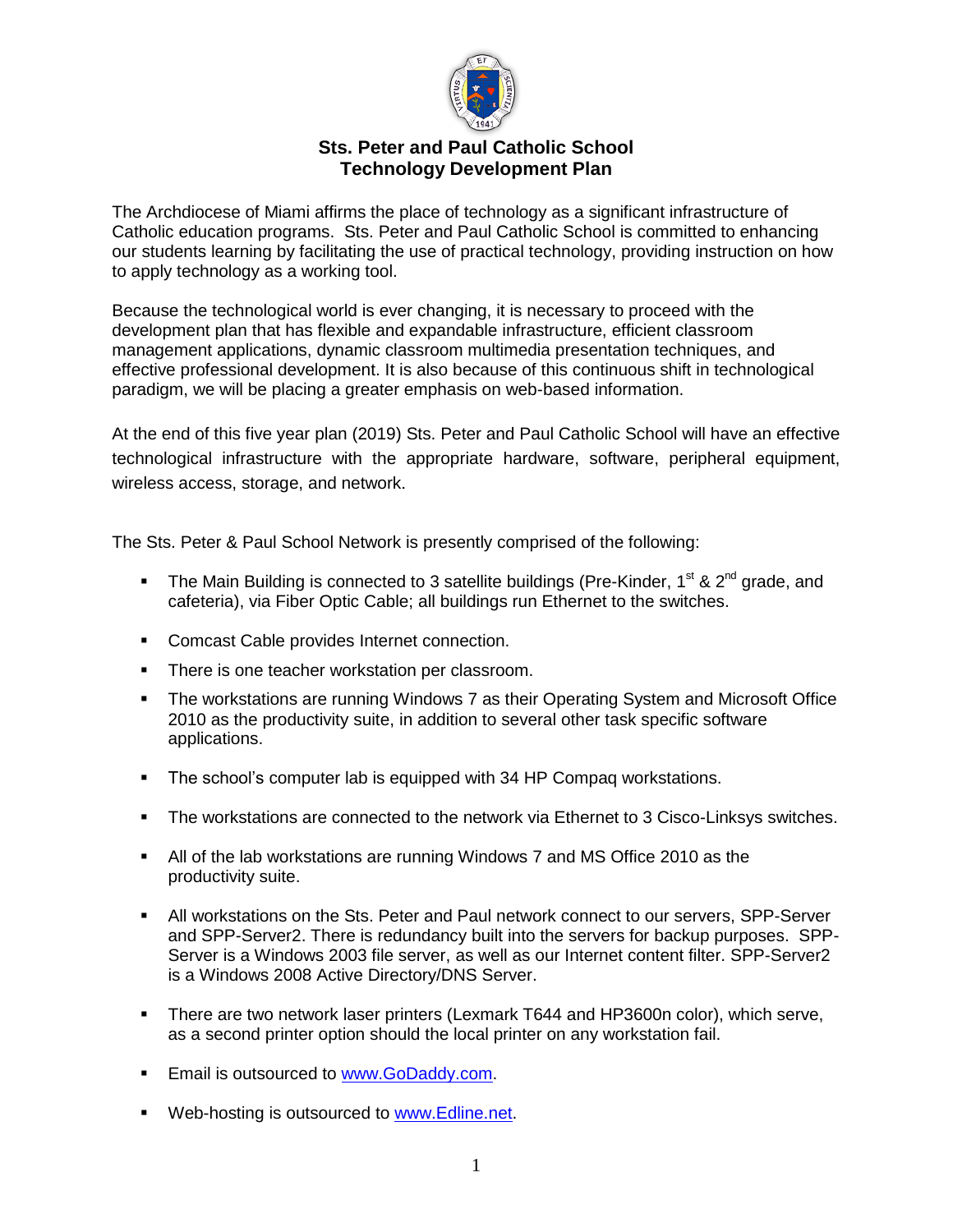Our goals in the Next 5 Years is to incorporate or improve:

## **1. Web Delivery Service:**

Local Area Networks (LANs) carry data between servers and computers. Our network is capable of carrying 100 MB per second over Ethernet. The SPPS LAN connects all computers to Comcast Business Internet via cable modem. The speeds from the carrier to our internal infrastructure are acceptable; however the existing Cat5 runs should be replaced with Shielded Cat-6 for Gigabit network connectivity to meet the high speed demands on the SPPS LANs from classrooms. Video conferencing, video streaming, and potential projects such as digital lockers will combine to create the need for increased bandwidth.

The 3 Cisco-Linksys switches are outdated and should be replaced with newer models because they have reached the End of Life/End of Support in August 2015.

The service used for web content filtering needs to be upgraded to allow for network separation between faculty and students.

### 2. **Infrastructure for Connectivity**

- a. Ceiling Mounted LCD Projectors/Presentation Stations with DVD and cable access in all classrooms as well as the auditorium
- b. Purchase additional iPads and charging carts for circulated use.
- c. Continue to phase out computers that cannot participate on the domain or accept required antivirus applications.
- d. Replace outdated SmartBoards projectors with newer models and upgrade Notebook software to latest version.

## 3. **Software Initiatives**

- a. Purchase and deployment of updated Enterprise Virus Protection.
- b. Purchase upgrade to Wirecast Ethernet video streaming software for televised morning announcements.
- c.

## **4. Network Infrastructure Initiatives**

Perform an elaborate self-audit of all technology equipment and incorporate results into an Asset Management System. Barcode and document all technology devices systemwide.

#### 5. **Professional Development**

- a. Professional development will continue to be an ongoing priority. At the start of school all teachers PRK – 8 will have grade book and video presentation training. This training will continue throughout the course of the school year utilizing outside vendors and the technology teacher. If necessary, teachers will receive integration support on a weekly basis. We will incorporate the train the trainer model and provide training to key personnel during the summer.
- **b.** Teachers will collaborate more quickly and effectively with other teachers and administrators as they prepare curricula and experiment with innovative teaching methods.

### **6. Technology and Curriculum Integration**

a. All teachers and staff PrK-8 communicate with staff members through existing email system providing greater efficiency and collaboration through electronic measures.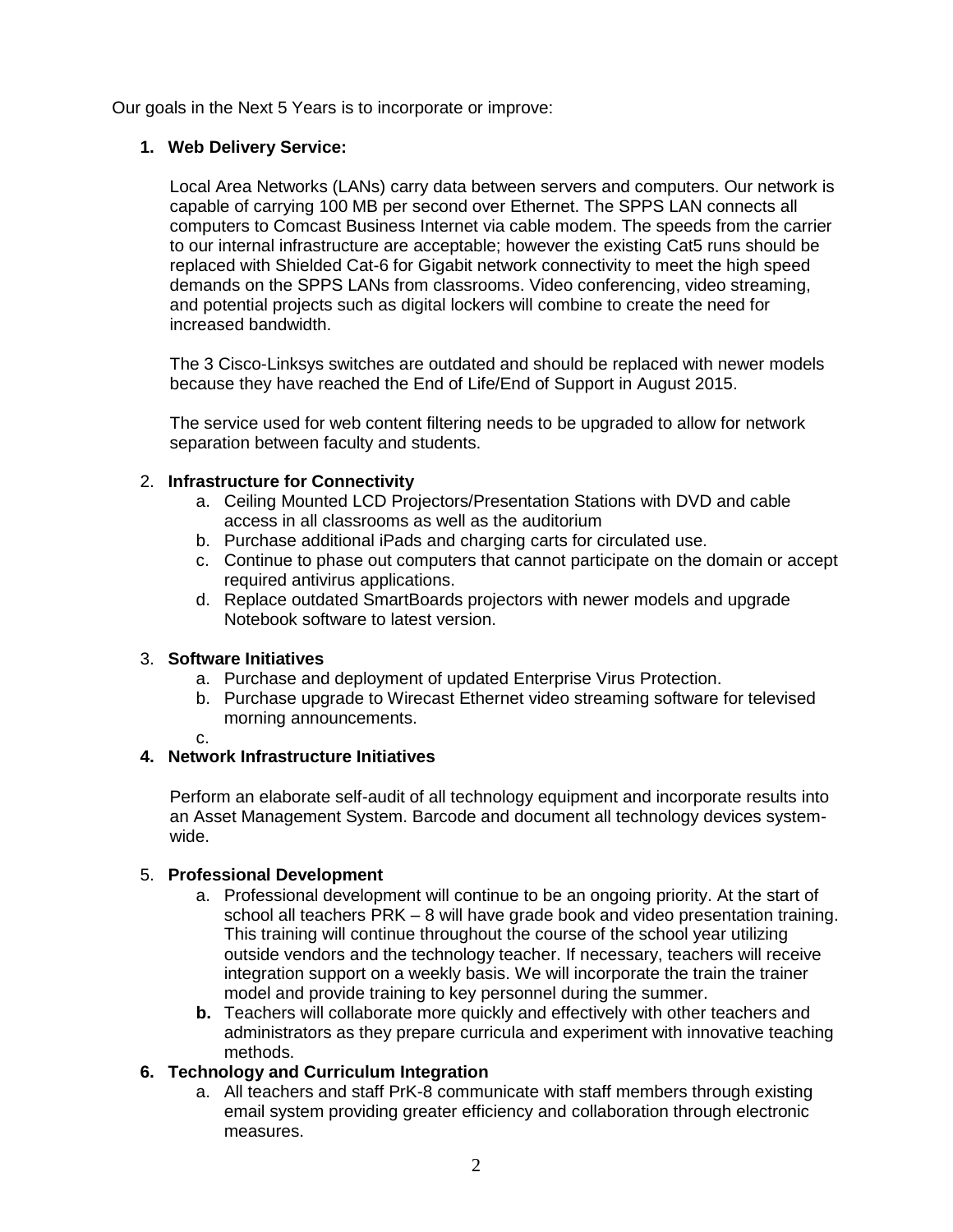- b. Research and design a PrK-8 curriculum mapping software and develop an implementation strategy for reaching all students across the board.
- *c.* Identify technology mentors in each of the grade levels.
- *d.* Develop a technology committee responsible for technology plan monitoring and evaluation

## **EXPECTED TECHNOLOGY OUTCOMES SY2015 - SY2019**

Expected student outcomes in 3 years as a result of technology use:

- After three years of participation Sts. Peter and Paul's technology program our students will be both confident and comfortable using technology to enhance the classroom learning experience.
- Increased student access to technology learning resources will improve their mastery of Archdiocese of Miami technology standards as measured by local assessments methods. Students will be proficient in essential computer skills and applications.
- Students will increase their use of the Internet for research purposes.
- Proficient information literacy skills will allow students safe and relevant use of technological learning resources.
- Selected students will provide basic computer trouble-shooting and tech support for computers at school.

Expected staff outcomes as a result of technology use:

- Upon completion of a structured training program our staff will have acquired the confidence and skill to use technology for classroom management, instruction, and personal use.
- Teachers will triple their use of technological learning resources to organize, teach and assess student learning.

Expected technology outcomes: infrastructure, hardware, tech support and software:

*Infrastructure:*

• Continue to provide essential services within an appropriate time frame to all users of the Sts. Peter and Paul Catholic School network.

*Hardware:*

• All outdated hardware will be phased out and replaced by newer model desktops/ laptops

*Technology Support and Curriculum Integration*

• Technology Mentors at each grade level